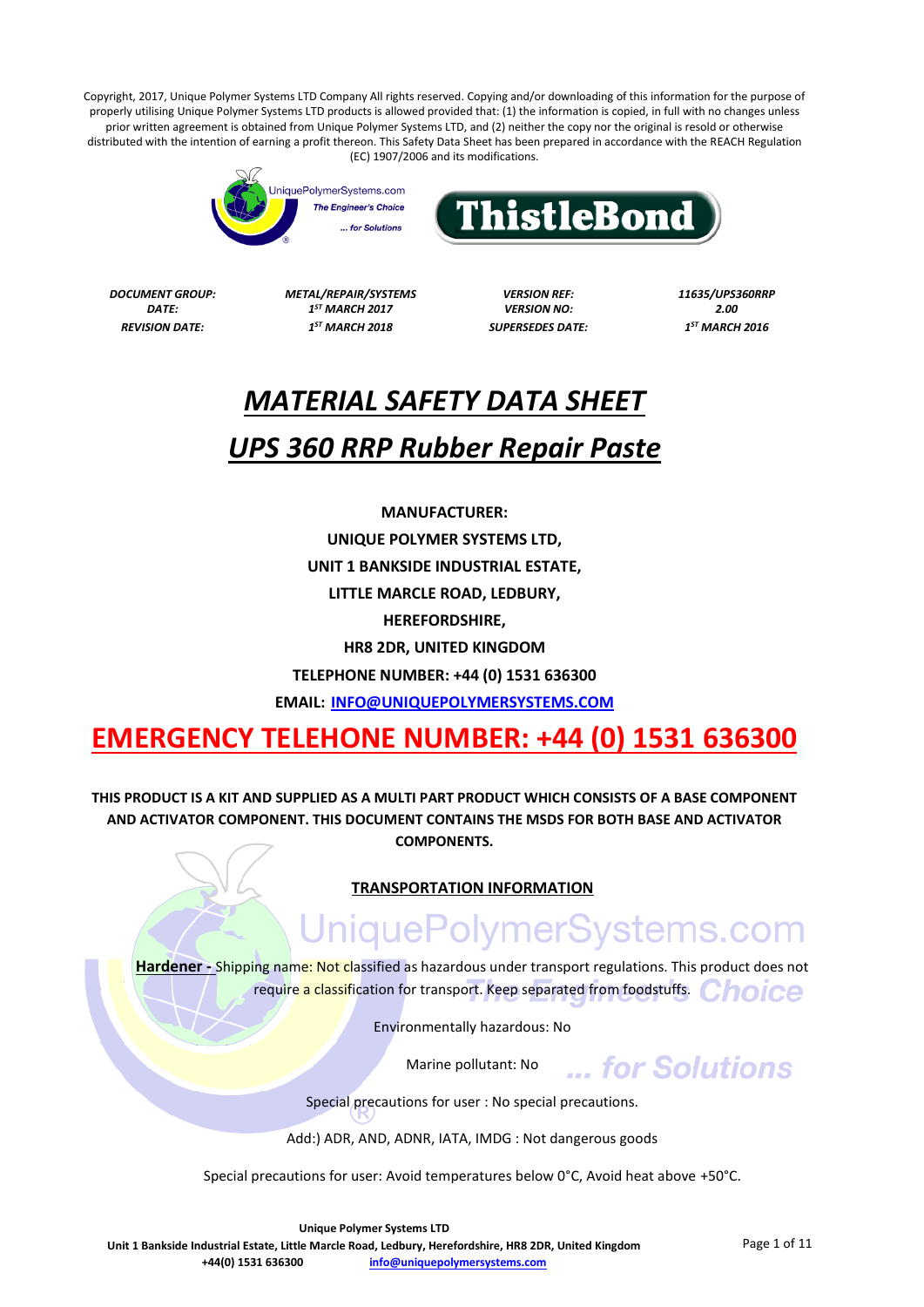

Keep dry, keep away from foodstuffs, acids and alkalines.

Resin;

Resin UPS 360 RRP Proper Shipping Name Polyether Resin Hazard Class; Not classified UN/NA Number Not classified Packing Group III

Part B – Hardener Component

#### SECTION 2 – COMPOSITION / INFORMATION ON INGREDIENTS

Classification under CHIP: Xn: R20; Xi: R36/37/38; Xn: R40; Sens.: R42/43; Xn: R48/20

Classification under CLP: Carc. 2: H351; Acute Tox. 4: H332; Eye Irrit. 2: H319; Resp. Sens. 1: H334; Skin

Irrit. 2: H315; Skin Sens. 1: H317; STOT RE 2: H373; STOT SE 2: H371

Most important adverse effects: Harmful by inhalation. Irritating to eyes, respiratory system and skin.

Limited evidence of a carcinogenic effect. May cause sensitisation by inhalation and skin contact.

Harmful: danger of serious damage to health by prolonged exposure through inhalation.

Label elements under CLP:

Hazard statements:

H315: Causes skin irritation.

H317: May cause an allergic skin reaction.

H319: Causes serious eye irritation. VSLemS.COM

H332: Harmful if inhaled.

H334: May cause allergy or asthma symptoms or breathing difficulties if inhaled.

H335 May cause respiratory irritation

ne S H373 May cause damage to organs through prolonged or repeated exposure if inhaled

H351: Suspected of causing cancer <>.

EUH204: Contains Isocyanates. May produce an allergic reaction.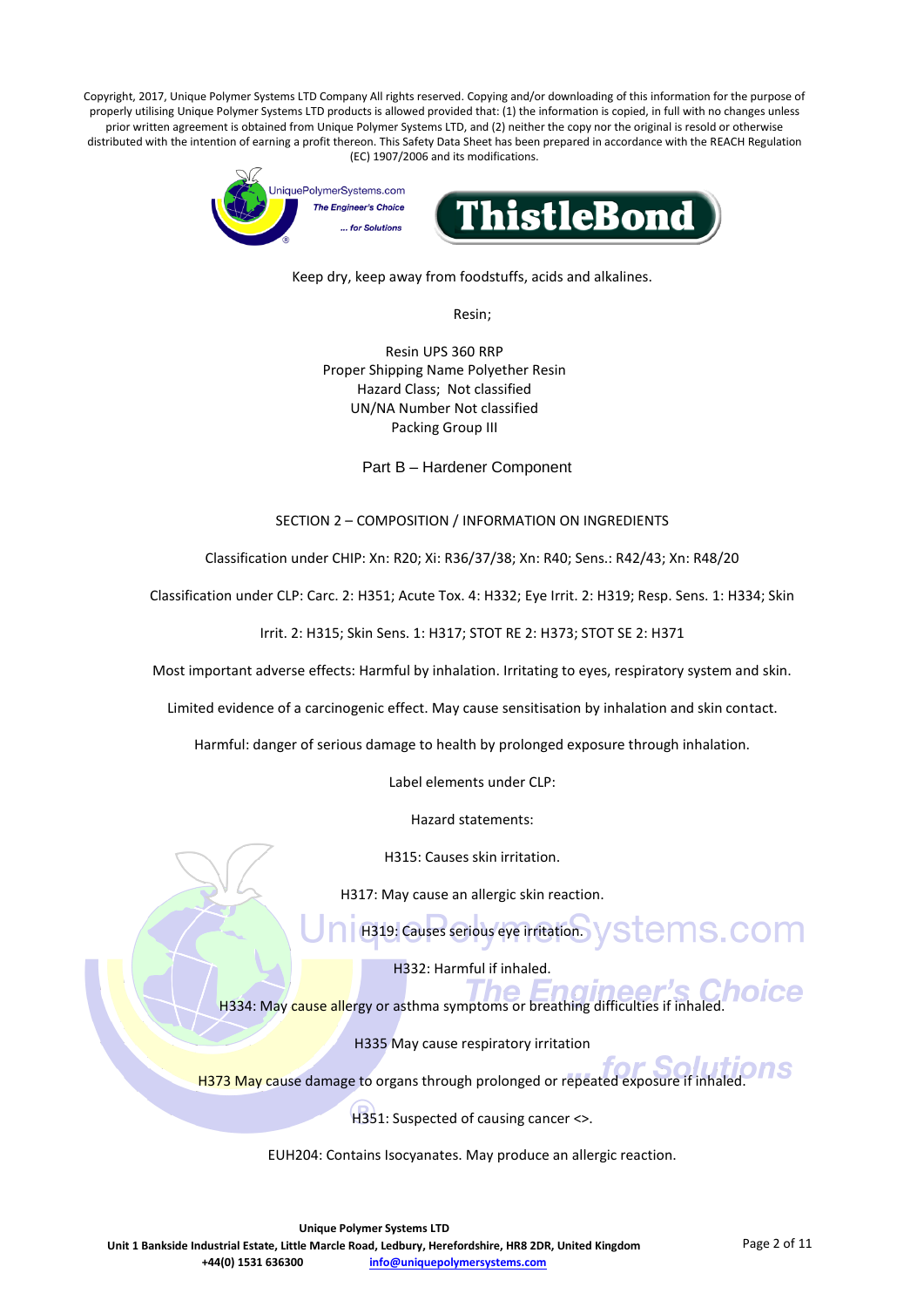

Signal words: Danger

Hazard pictograms: GHS07: Exclamation mark

GHS08: Health hazard

Precautionary statements: P260: Do not breathe.

P280: Wear. P304+340: IF INHALED: Remove victim to fresh air and keep at rest in a position

comfortable for breathing. P304+341: IF INHALED: If breathing is difficult, remove victim to fresh air and keep

at rest in a position comfortable for breathing. P305+351+338: IF IN EYES: Rinse cautiously with water for

several minutes. Remove contact lenses, if present and easy to do. Continue rinsing. P307+311: IF exposed:

Call a POISON CENTRE or doctor. P308+313: IF exposed or concerned: Get medical attention.

Label elements under CHIP:

Hazard symbols: Harmful.

Risk phrases: R20: Harmful by inhalation.

R36/37/38: Irritating to eyes, respiratory system and skin.

R40: Limited evidence of a carcinogenic effect.

R42/43: May cause sensitisation by inhalation and skin contact.

R48/20: Harmful: danger of serious damage to health by prolonged exposure through

inhalation.

Safety phrases: S23: Do not breathe fumes. STEMS. COM

S36/37: Wear suitable protective clothing and gloves.

S45: In case of accident or if you feel unwell, seek medical advice immediately (show

the label where possible).

S63: In case of accident by inhalation, remove casualty to fresh air and keep at rest.

SECTION 3 – HAZARDOUS IDENTIFICATION

Hazardous ingredients: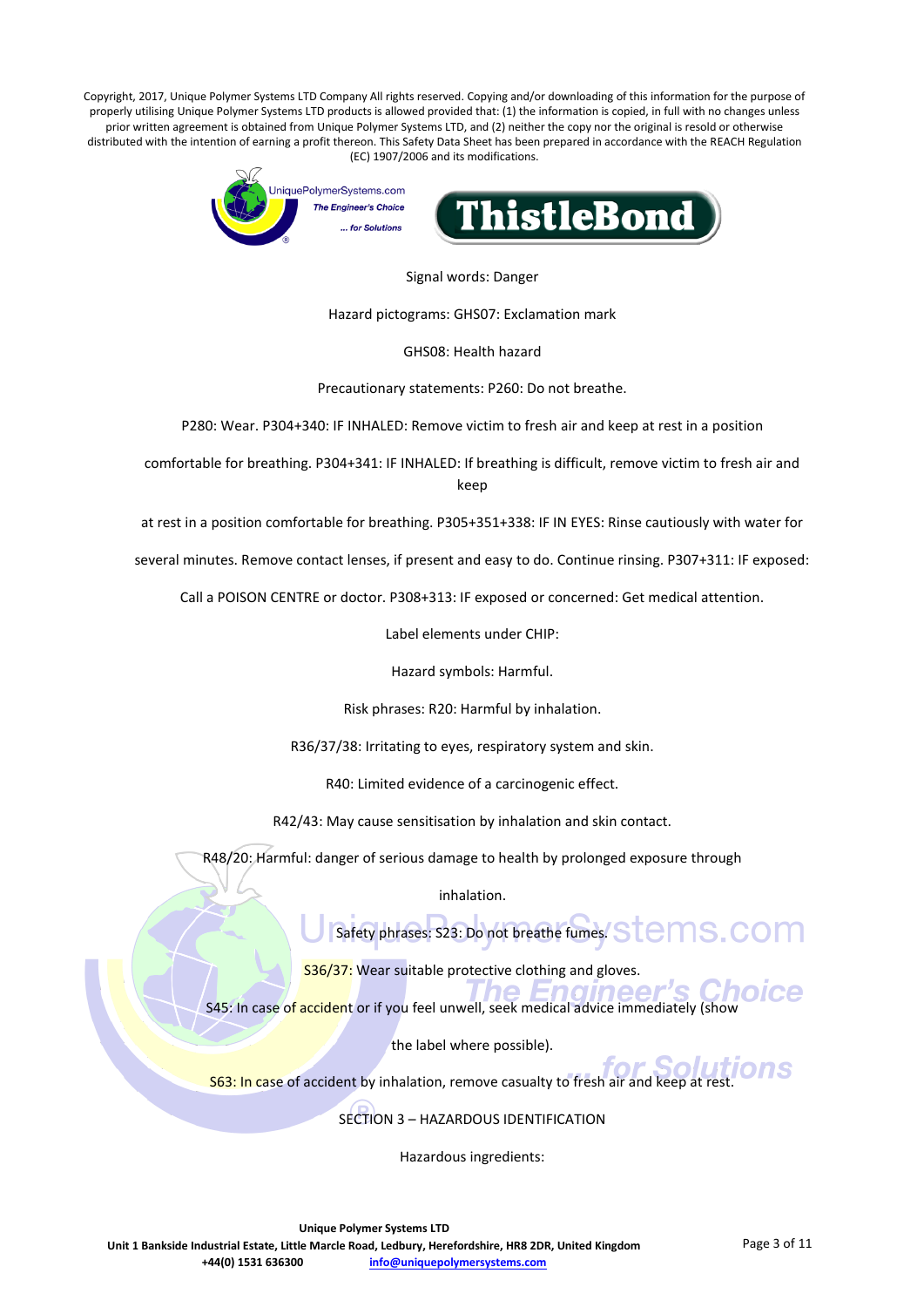

DIPHENYLMETHANE DIISOCYANATE (ISOMERS AND HOMOLOGUES)

EINECS CAS CHIP Classification CLP Classification Percent 9016-87-9 Xn: R20; Xi: R36/37/38; Xn: R40;

Sens.: R42/43; Xn: R48/20. Carc. 2: H351; Acute Tox. 4: H332; EyeIrrit. 2: H319; STOT SE 3: H335;

Skin Irrit. 2: H315; Resp. Sens. 1: H334; Skin Sens. 1: H317; STOT SE 2: H371; STOT RE 2: H373

70-90%

Contains: Diphenylmethane 4,4' Di-Isocyanate.

SECTION 4 – FIRST AID MEASURES

FIRST AID

Eye contact: Flush eyes immediately with large amounts of water for at least 15 minutes holding eyelids open while flushing. Get prompt medical attention.

Skin Contact: Flush contaminated skin with large amounts of water while removing contaminated clothing. Wash affected skin areas with soap and water. Get medical attention if symptoms occur.

Inhalation: Move person to fresh air. Restore and support continued breathing. If breathing is difficult, give oxygen. Get immediate medical attention.

Ingestion: If swallowed, do not induce vomiting. Give one or two glasses of water or milk. Call a physician or poison control centre immediately for further instructions. Never give anything by mouth to an unconscious person.

SECTION 5 – FIRE FIGHTING MEASURES

5.1. Extinguishing media

Extinguishing media: Suitable extinguishing media for the surrounding fire should be used. Use water spray to cool containers.

> 5.2. Special hazards arising from the substance or mixture :hoice

Exposure hazards: In combustion emits toxic fumes.

5.3. Advice for fire-fighters

Advice for fire-fighters: Wear self-contained breathing apparatus. Wear protective clothing to prevent contact with skin and eyes.

SECTION 6 – ACCIDENTAL RELEASE MEASURES

... for Solutions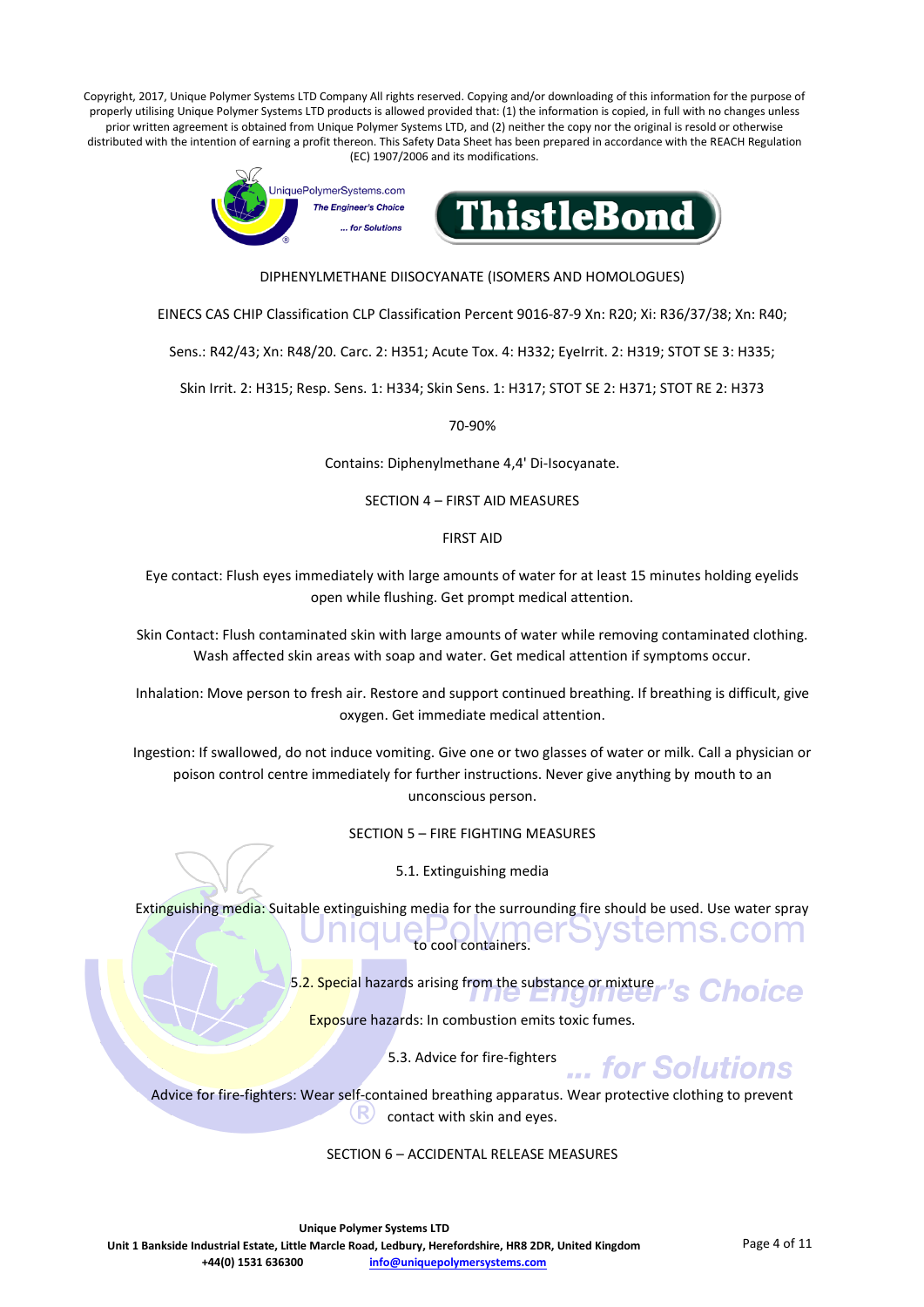

STEPS TO BE TAKEN IN CASE MATERIAL IS RELEASED OR SPILLED: No special provisions are required or personal protection equipment. Wear sensible industrial clothing and launder after use. Do not empty into drains.

SECTION 7 – HANDLING AND STORAGE

HANDLING: No specific handling precautions.

STORAGE: Store in well-ventilated areas. Do not puncture, drag or slide container.

SECTION 8 – EXPOSURE CONTROLS / PERSONAL PROTECTION

Workplace exposure limits: Respirable dust

State 8 hour TWA 15 min. STEL 8 hour TWA 15 min. STEL UK 0.002 mg/m3 0.007 mg/m3 - -

Hazardous ingredients: DIPHENYLMETHANE DIISOCYANATE (ISOMERS AND HOMOLOGUES)

ENGINEERING CONTROLS: Sufficient ventilation in pattern and volume should be provided in order to maintain air contaminate levels below recommended exposure limits.

RESPIRATORY PROTECTION: No specific recommendations made.

SKIN PROTECTION: Use neoprene, nitrile, or rubber gloves to prevent skin contact. Use long sleeves.

EYE PROTECTION: Use safety eye-wear including safety glasses with side shields and chemical goggles where splashing may occur.

OTHER PROTECTIVE EQUIPMENT: Use disposable or impervious clothing if work clothing contamination is likely. Remove and wash contaminated clothing before re-use.

HYGIENIC PRACTICES: Wash hands thoroughly before eating, smoking or using the toilet facility. Do not smoke in any chemical handling or storage area. Food or beverages should not be consumed anywhere this product is handled or stored. Wash thoroughly after handling.

SECTION 9 – PHYSICAL AND CHEMICAL PROPERTIES

Flash Point ( DIN 51755 )

> 200°C

**The Engiltranslucent / Brownishoice** Physical State

**Appearance** 

**Odour** 

Characteristic odour : earthy, musty

Solubility in H20

... for **Gulutions** 

Reacts with water

Vapour Pressure

1hPa at 20°C

**Unique Polymer Systems LTD**

**Unit 1 Bankside Industrial Estate, Little Marcle Road, Ledbury, Herefordshire, HR8 2DR, United Kingdom +44(0) 1531 636300 [info@uniquepolymersystems.com](mailto:info@uniquepolymersystems.com)**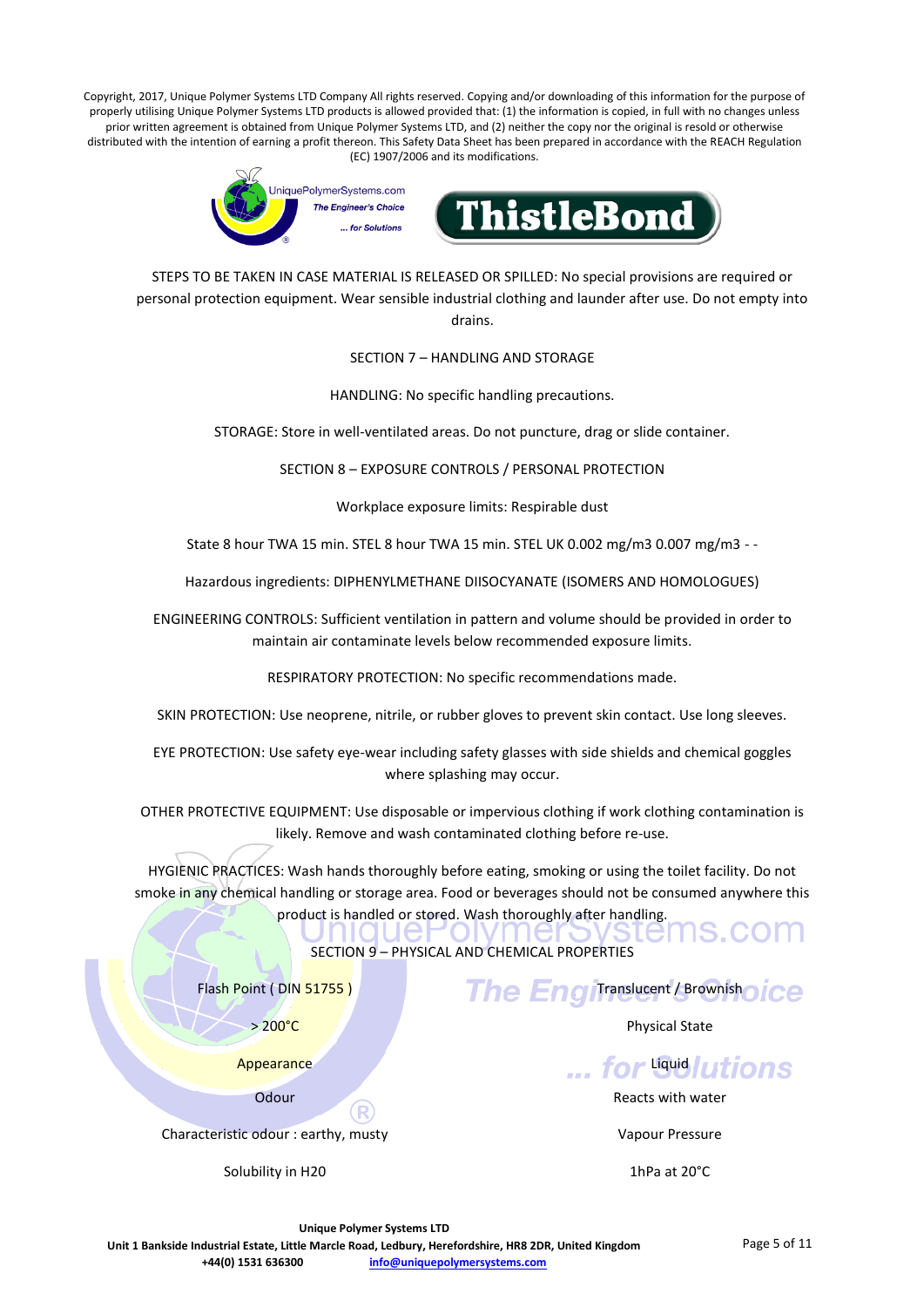

SECTION 10 – STABILITY AND REACTIVITY

CONDITIONS TO AVOID: High temperatures. Sources of ignition.

HAZAROUS DECOMPOSITION PRODUCTS: No hazardous decomposition when stored and handled correctly. Carbon dioxide, carbon monoxide are products of thermal decomposition. Exothermic reaction with amines and alcohols, react with water forming carbon dioxide (CO2).

HAZAROUS POLYMERIZATION: Will not occur under normal conditions.

STABILITY: This product is stable under normal storage conditions.

SECTION 11 – TOXICOLOGICAL PROPERTIES

Hazardous ingredients: DIPHENYLMETHANE DIISOCYANATE (ISOMERS AND HOMOLOGUES)

ORL RAT MALE LD50 > 10 000 mg/kg, SKN RBT LD50 >9400 mg/kg. OECD Test Guideline 401.

Relevant effects for mixture:

Effect Route Basis, Acute toxicity (harmful) INH Hazardous: calculated

Irritation OPT INH DRM Hazardous: calculated

Sensitisation INH DRM Hazardous: calculated

Repeated dose toxicity INH Hazardous: calculated

Skin contact: There may be irritation and redness at the site of contact.

Eye contact: There may be irritation and redness. The eyes may water profusely.

Ingestion: There may be soreness and redness of the mouth and throat. Choice

Inhalation: There may be irritation of the throat with a feeling of tightness in the chest. Exposure may

cause coughing or wheezing.... for Solutions

**PIGITI** 

Delayed / immediate effects: Immediate effects can be expected after short-term exposure.

#### SECTION 12 – ECOLOGICAL INFORMATION

Not regarded as dangerous to the environment. Avoid spillage into waterways and soil.

**Unique Polymer Systems LTD**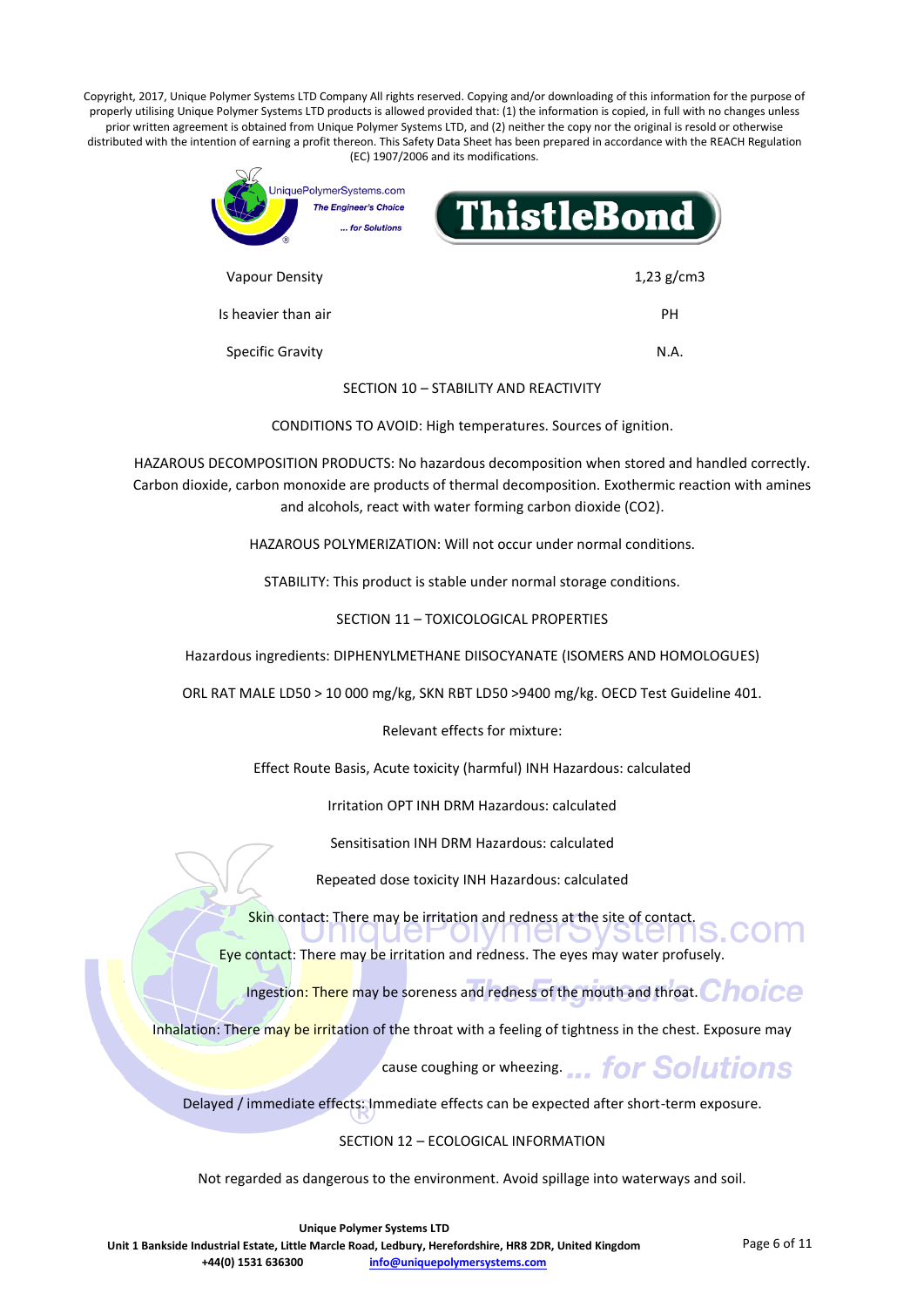

SECTION 13 – DISPOSAL CONSIDERATIONS

Disposal operations: Transfer to a suitable container and arrange for collection by specialised disposal

company. NB: The user's attention is drawn to the possible existence of regional or national

regulations regarding disposal.

SECTION 14 – TRANSPORTATION INFORMATION

Shipping name: Not classified as hazardous under transport regulations. This product does not require a classification for transport. Keep separated from foodstuffs.

Environmentally hazardous: No

Marine pollutant: No

Special precautions for user : No special precautions.

Add:) ADR, AND, ADNR, IATA, IMDG : Not dangerous goods

Special precautions for user: Avoid temperatures below 0°C, Avoid heat above +50°C.

Keep dry, keep away from foodstuffs, acids and alkalines.

SECTION 15 – REGULATORY INFORMATION

Polyurethane resins are defined as " non-hazardous " in the Chemicals Hazard Information and

Packaging regulations ( CHIP, CLP ).

SECTION 16 – OTHER INFORMATION

Full text of hazardous (H) warnings referred to under sections 2 and 3 of the CLP classification

que l'272/2008/CE) er Systems.com H315: Causes skin irritation.

H317: May cause an allergic skin reaction. **Deer's Choice** 

H319: Causes serious eye irritation.

H332: Harmful if inhaled. ... for Solutions

H334: May cause allergy or asthma symptoms or breathing difficulties if inhaled.

H335 May cause respiratory irritation

H373 May cause damage to organs through prolonged or repeated exposure if inhaled.

**Unique Polymer Systems LTD**

**Unit 1 Bankside Industrial Estate, Little Marcle Road, Ledbury, Herefordshire, HR8 2DR, United Kingdom +44(0) 1531 636300 [info@uniquepolymersystems.com](mailto:info@uniquepolymersystems.com)**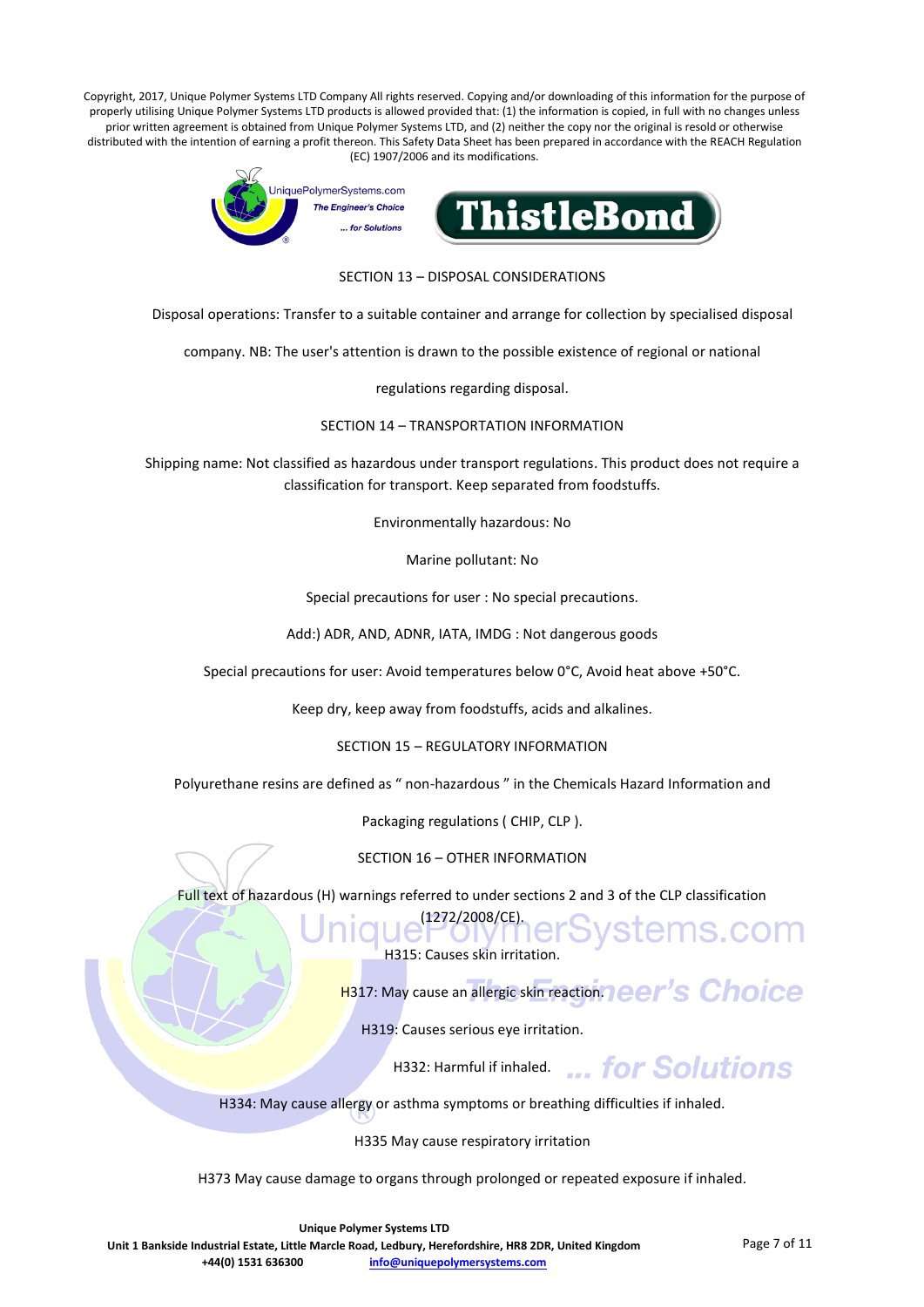

H351: Suspected of causing cancer <>.

Classification under CHIP: Xn: R20; Xi: R36/37/38; Xn: R40; Sens.: R42/43; Xn: R48/20

The product is intended for use by skilled or experienced personnel for the intended application as recommended by us.

The information contained herein is based on data available to us and is believed to be correct. Since this information may have been obtained in part from independent laboratories or other sources not under our direct supervision, no representation is made that the information is accurate, reliable, complete or representative and the Buyer may rely thereon only at the Buyer's risk. We make no guarantee that the health and safety precautions we have suggested will be adequate for all individuals and/or situations involving its handling and use.

> Part A – Resin Component SECTION 2 – COMPOSITION / INFORMATION ON INGREDIENTS

Classification under CHIP : This product has no classification under CHIP Classification under CLP : This product has no classification under CLP Label elements under CHIP / CLP : No Significant Hazard

SECTION 3 – HAZARDOUS IDENTIFICATION for Solutions

Risk Phrases under CHIP : R10; Xi; R37; N: R51/53; Xn : R65; R66; R67 Risk Phrases under CLP : Not classified

EMERGENCY OVERVIEW: Resin Black Paste with no odour. Thixotropic paste . Supplied with a brown liquid hardener which is non-flammable and with no vapour. May cause skin and eye irritation. Not regarded as a health or environmental hazard under current legislation.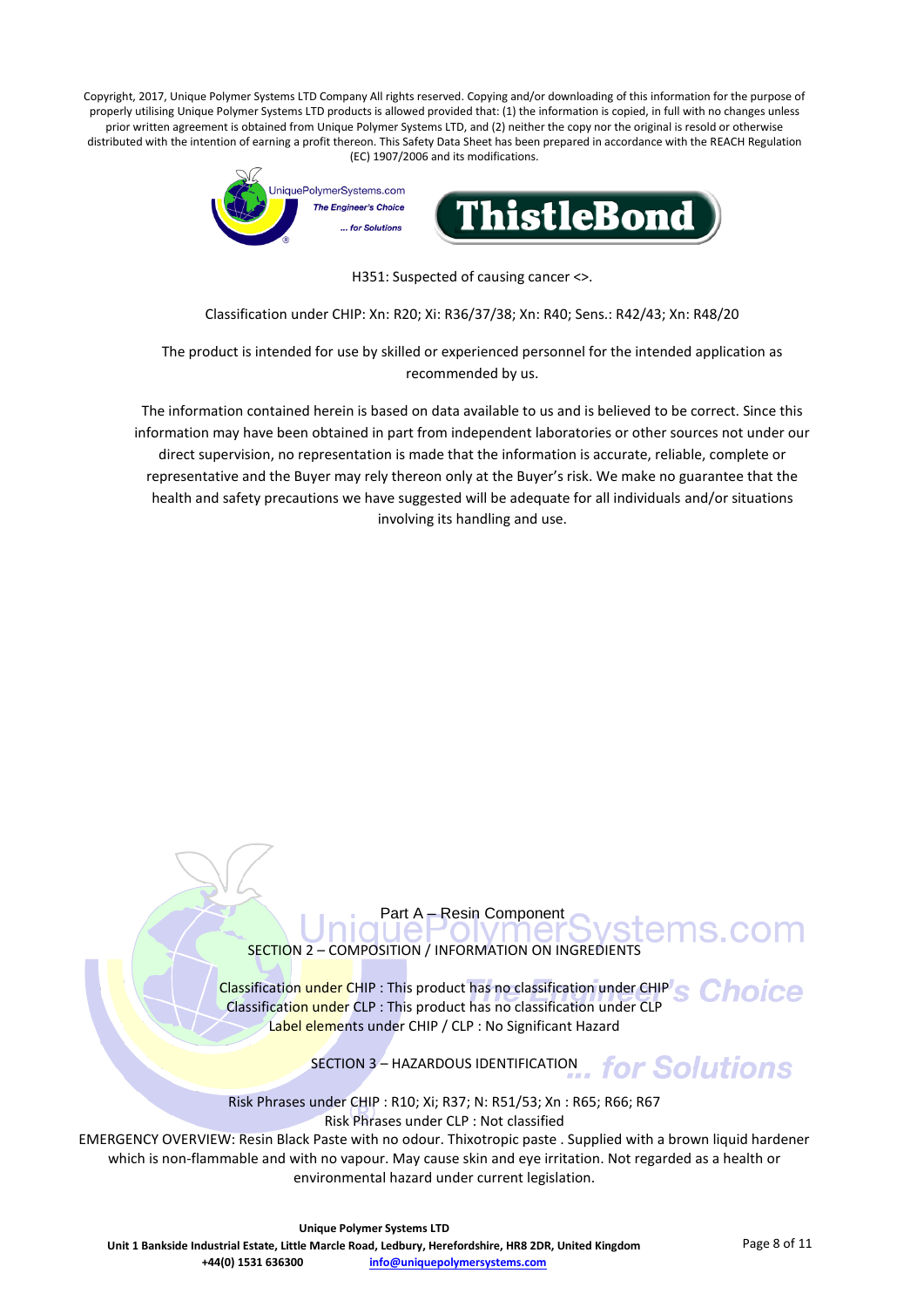

#### EFFECTS OF OVER-EXPOSURE

Eye Contact: Can cause eye irritation.

Skin Contact: Generally harmless, but may cause skin sensitisation.

Inhalation: Possible irritation of the respiratory system can occur causing a variety of symptoms such as dryness of the throat, tightness of the chest, and shortness of breath.

Ingestion: Harmful if swallowed. Ingestion is not an expected route of entry in industrial or commercial uses.

Chronic Hazards: Repeated or prolonged skin contact may cause dermatitis.

PRIMARY ROUTE(S) OF ENTRY: Skin contact, inhalation, ingestion, eye contact.

#### SECTION 4 – FIRST AID MEASURES

#### FIRST AID

Eye contact: Flush eyes immediately with large amounts of water for at least 15 minutes holding eyelids open while flushing. Get prompt medical attention.

Skin Contact: Flush contaminated skin with large amounts of water while removing contaminated clothing. Wash affected skin areas with soap and water. Get medical attention if symptoms occur.

Inhalation: Move person to fresh air. Restore and support continued breathing. If breathing is difficult, give oxygen. Get immediate medical attention.

Ingestion: If swallowed, do not induce vomiting. Give one or two glasses of water or milk. Call a physician or poison control centre immediately for further instructions. Never give anything by mouth to an unconscious person.

> SECTION 5 – FIRE FIGHTING MEASURES Resin FR909 Flash Point (Setaflash closed cup) >160°C OSHA Flammability Classification Non-Flammable P.U Compound Extinguishing Media CO2 Dry Chemical Foam Water Fog

UNUSUAL FIRE AND EXPLOSION HAZARDS: Resin is non-flammable. Keep containers tightly closed. Isolate from heat, open flame and other sources of ignition. Closed containers may rupture when exposed to extreme heat. Use water spray to keep fire exposed containers cool.

SPECIAL FIREFIGHTING PROCEDURES: Wear full fire fighting protective clothing, including self-contained breathing apparatus (SCBA). Water spray may be ineffective. If water is used, fog nozzles are preferable. During a fire, irritating and/or toxic gases and particulate may be generated by thermal decomposition or combustion.

SECTION 6 – ACCIDENTAL RELEASE MEASURES.<br>
THE Endineer's Choice

STEPS TO BE TAKEN IN CASE MATERIAL IS RELEASED OR SPILLED: No special provisions are required or personal protection equipment. Wear sensible industrial clothing and launder after use. Do not empty into drains.

SECTION 7 – HANDLING AND STORAGE... for Solutions

HANDLING: No specific handling precautions. STORAGE: Store in well-ventilated areas. Do not puncture, drag or slide container.

#### SECTION 8 – EXPOSURE CONTROLS / PERSONAL PROTECTION

**Unique Polymer Systems LTD Unit 1 Bankside Industrial Estate, Little Marcle Road, Ledbury, Herefordshire, HR8 2DR, United Kingdom +44(0) 1531 636300 [info@uniquepolymersystems.com](mailto:info@uniquepolymersystems.com)**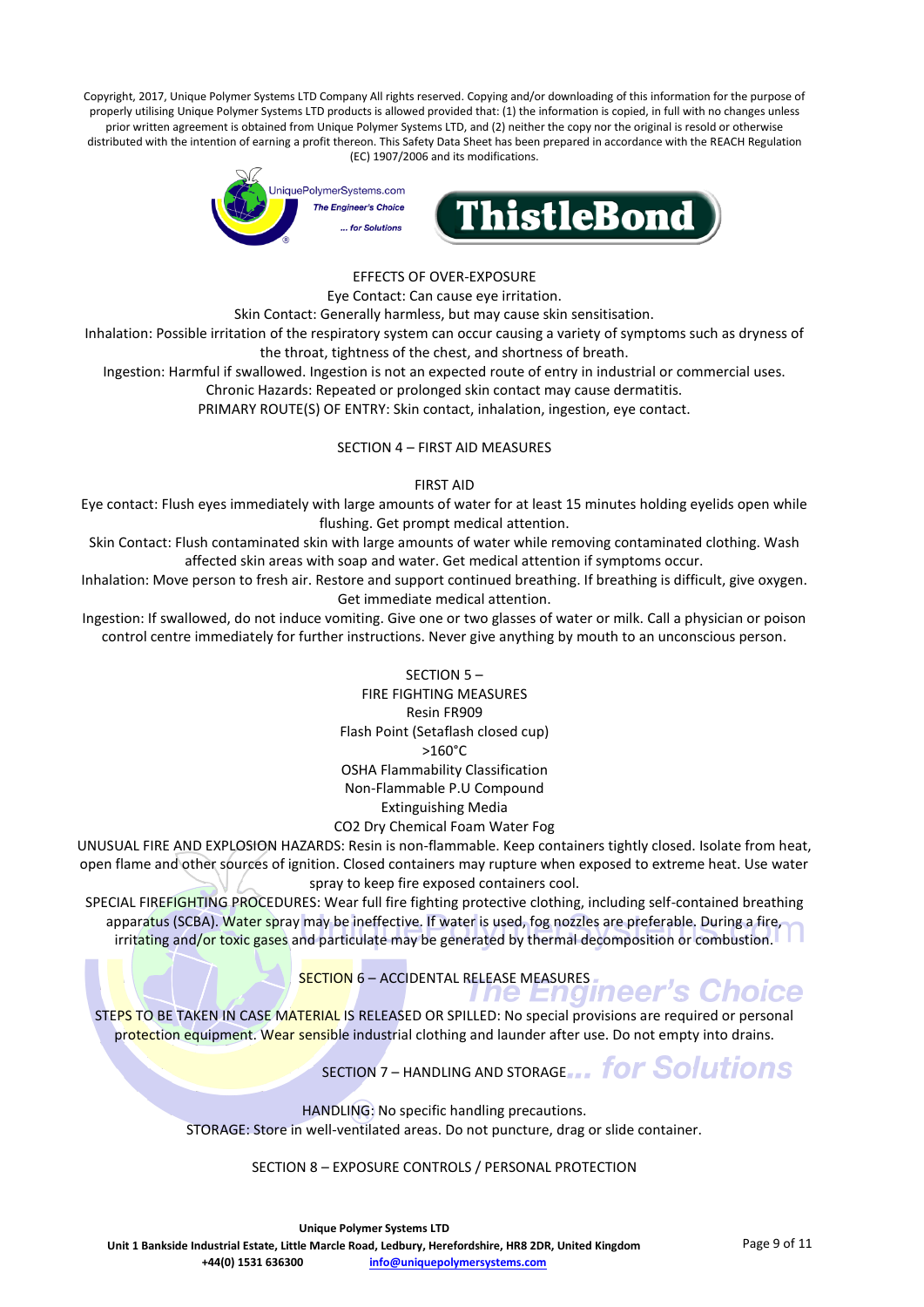

ENGINEERING CONTROLS: Sufficient ventilation in pattern and volume should be provided in order to maintain air contaminate levels below recommended exposure limits.

RESPIRATORY PROTECTION: No specific recommendations made.

SKIN PROTECTION: Use neoprene, nitrile, or rubber gloves to prevent skin contact. Use long sleeves.

EYE PROTECTION: Use safety eye-wear including safety glasses with side shields and chemical goggles where splashing may occur.

OTHER PROTECTIVE EQUIPMENT: Use disposable or impervious clothing if work clothing contamination is likely. Remove and wash contaminated clothing before re-use.

HYGIENIC PRACTICES: Wash hands thoroughly before eating, smoking or using the toilet facility. Do not smoke in any chemical handling or storage area. Food or beverages should not be consumed anywhere this product is handled or stored. Wash thoroughly after handling.

> SECTION 9 – PHYSICAL AND CHEMICAL PROPERTIES Resin FR909 Flash Point ( DIN 51755 ) 160°C Appearance; Black Paste Physical State Thixotropic Paste Odour None Solubility in H20 Insoluble Vapour Pressure Low Vapour Density Is heavier than air Specific Gravity 0,9 g/cm3 PH N.A.

#### SECTION 10 – STABILITY AND REACTIVITY

CONDITIONS TO AVOID: High temperatures. Sources of ignition.

HAZAROUS DECOMPOSITION PRODUCTS: No hazardous decomposition when stored and handled correctly. Carbon dioxide, carbon monoxide may be products of thermal decomposition.

HAZAROUS POLYMERIZATION: Will not occur under normal conditions. STABILITY: This product is stable under normal storage conditions.

> SECTION 11 – TOXICOLOGICAL PROPERTIES Product can be sensitising on skin and eyes. Ineer's Choice

SECTION 12 – ECOLOGICAL INFORMATION Not regarded as dangerous to the environment for Solutions

SECTION 13 – DISPOSAL CONSIDERATIONS DISPOSAL METHOD: No specific recommendations. Follow local authority guidelines

> SECTION 14 – TRANSPORTATION INFORMATION Resin UPS 360 RRP